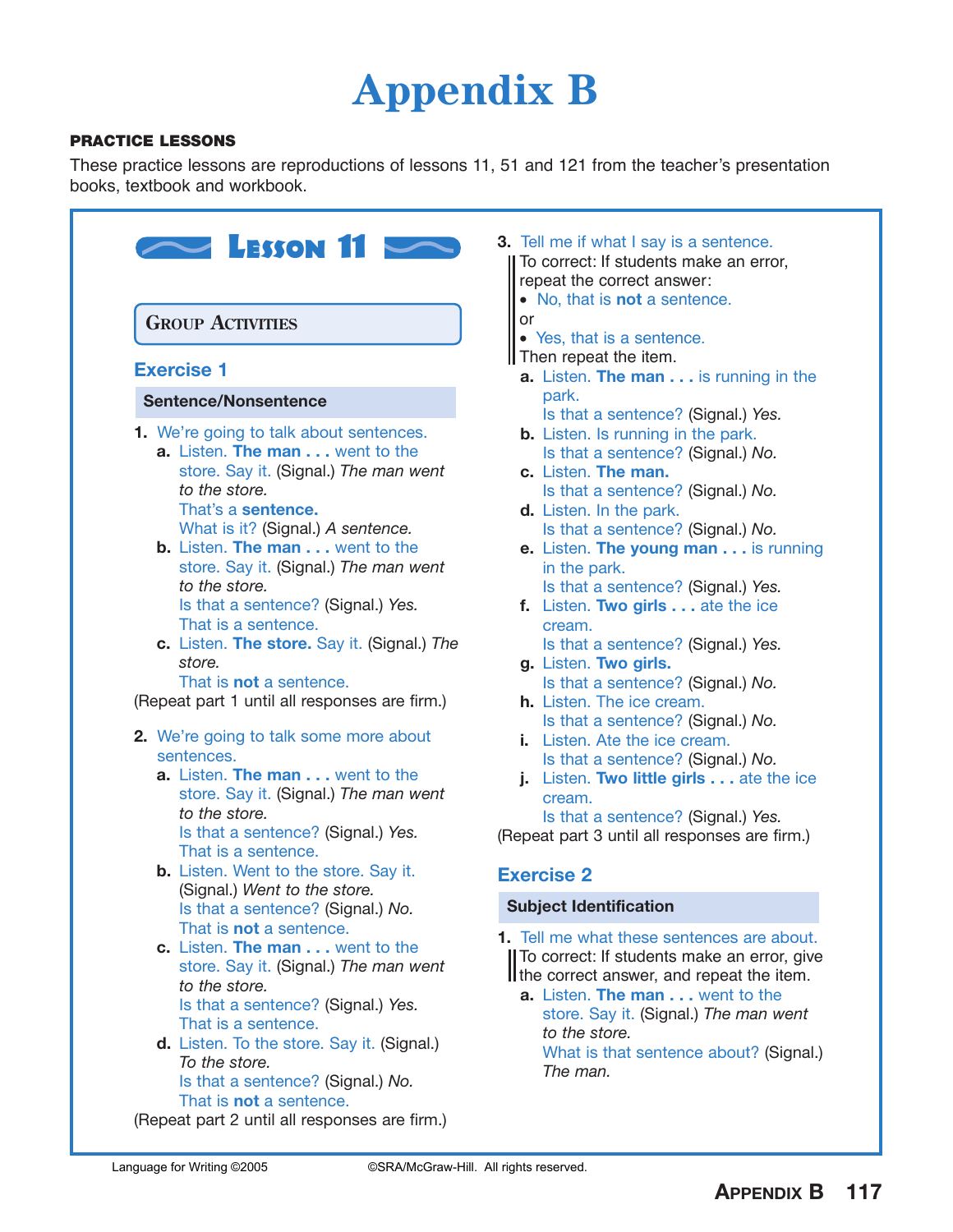- **b.** Listen. **The old man . . .** went to the store. Say it. (Signal.) *The old man went to the store.* What is that sentence about? (Signal.) *The old man.*
- **c.** Listen. **The man and the boy . . .** went to the store. Say it. (Signal.) *The man and the boy went to the store.* What is that sentence about? (Signal.) *The man and the boy.*
- **d.** Listen. **A man . . .** went to the park. Say it. (Signal.) *A man went to the park.* What is that sentence about? (Signal.)

*A man.*

**e.** Listen. **A boy . . .** went to the park. Say it. (Signal.) *A boy went to the park.* What is that sentence about? (Signal.) *A boy.*

(Repeat part 1 until all responses are firm.)

#### **2.** Here are some more sentences.

- **a.** Listen. Two girls went to the park. What is that sentence about? (Signal.) *Two girls.*
- **b.** Listen. A fat dog is running in the park.

What is that sentence about? (Signal.) *A fat dog.*

**c.** Listen. The rabbit is running in the park.

What is that sentence about? (Signal.) *The rabbit.*

**d.** Listen. Four yellow birds flew to a tree. What is that sentence about? (Signal.)

*Four yellow birds.*

- **e.** Listen. A bird and an elephant ate dinner. What is that sentence about? (Signal.)
	- *A bird and an elephant.*
- **f.** Listen. A gray elephant went swimming in the lake. What is that sentence about? (Signal.) *A gray elephant.*
- **g.** Listen. My hands are cold. What is that sentence about? (Signal.) *My hands.*
- **h.** Listen. Your shoes are brown. What is that sentence about? (Signal.) *Your shoes.*
- **i.** Listen. His eyes are blue. What is that sentence about? (Signal.) *His eyes.*
- **j.** Listen. The horse jumped over the fence. What is that sentence about? (Signal.)

*The horse.* (Repeat part 2 until all responses are firm.)

## **Exercise 3**

#### **Making Up Sentences**

Now we're going to make up some sentences.

- **1.** Here's a sentence about **the horse.**
	- **a.** Listen. **The horse ...** jumped over the fence. Say it. (Signal.) *The horse jumped over the fence.*
	- **b.** Here's a **new** sentence about **the horse.** Listen. **The horse . . .** ate grass. Say it. (Signal.) *The horse ate grass.*
	- **c.** Now you make up a **new** sentence about **the horse.** Raise your hand when you think of a new sentence that starts with the words **the horse.** (Call on several students. Have the group repeat good sentences.)
- **2.** Here's a sentence about **a big dog.**
	- **a.** Listen. **A big dog . . .** is running in the park. Say it. (Signal.) *A big dog is running in the park.*
	- **b.** Here's a new sentence about **a big dog.** Listen. **A big dog . . .** ate the meat. Say it. (Signal.) *A big dog ate the meat.*
	- **c.** Now you make up a **new** sentence about **a big dog.** Raise your hand when you think of a new sentence that starts with the words **a big dog.** (Call on several students. Have the group repeat good sentences.)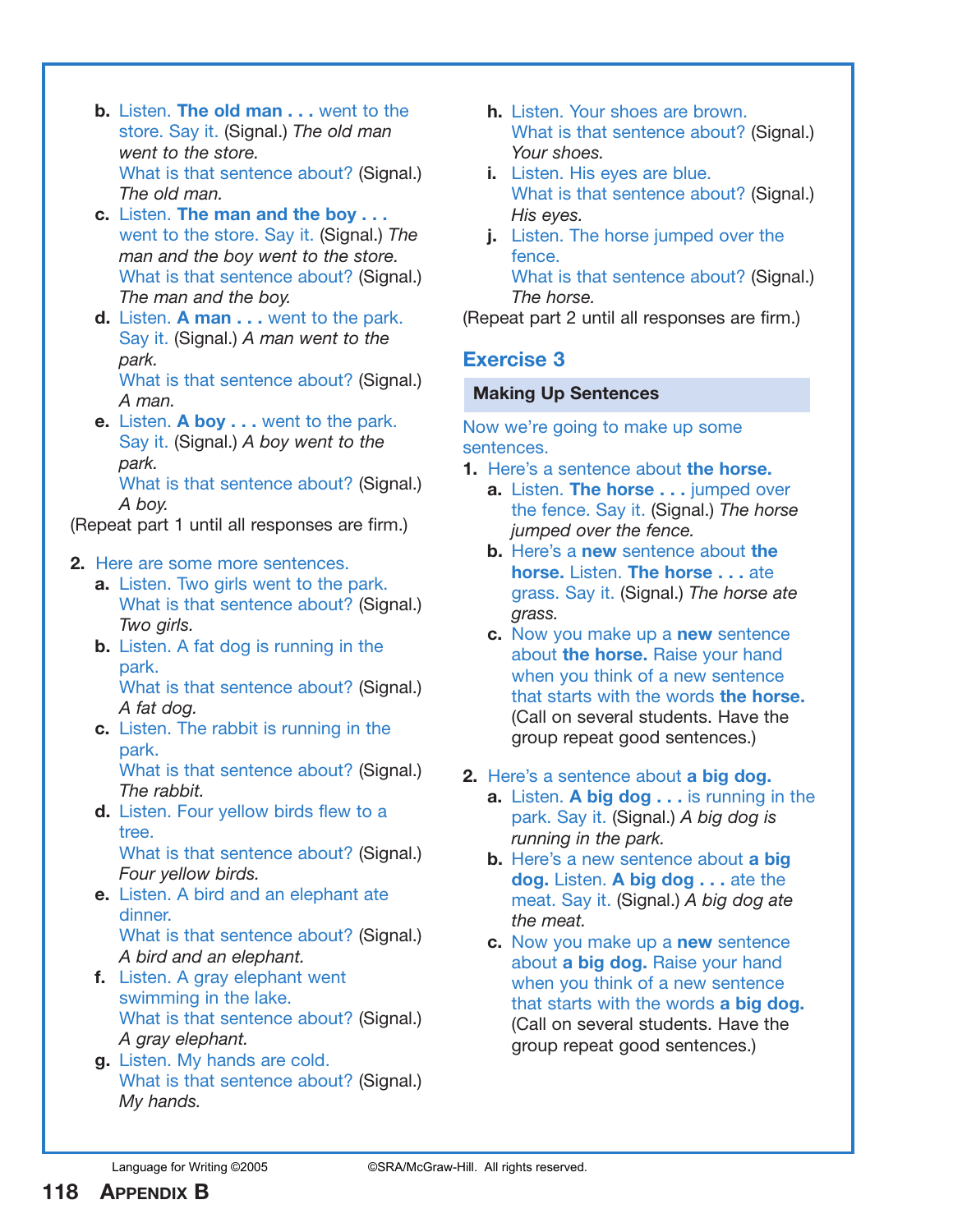

#### **Exercise 4**

#### **Writing Sentences about Pictures**

- **1.** Everybody, open your textbook to lesson 11. Find part A. Look at the picture. **✓** You will write two sentences about the picture.
- **2.** The first sentence will tell where the man is.
- Is the man on the floor? (Signal*.) No.*
- Where is the man? (Call on a student. Idea: *On a ladder.*)
- You may want to use some of the words from the word box in your sentences. Follow along as I read them.

| ladder | standing |      | wall |
|--------|----------|------|------|
|        | painting | room |      |

- **3.** Write your first sentence. Remember, that sentence tells where the man is. (Observe students and give feedback. Remind them to begin with a capital letter and end with a period.)
- **4.** Read your sentence that tells where the man is. (Call on individual students. Idea: *The man is standing on a ladder.*)
- **5.** Your second sentence will tell what the man is doing.
- What is the man doing? (Call on a student. Idea: *Painting a wall*.)
- **6.** Write your sentence that tells what the man is doing. (Observe students and give feedback.)
- **7.** Read your sentence that tells what the man is doing. (Call on individual students. Idea: *The man is painting a wall.*) (Praise good sentences.)

# **IEXTBOOK ACTIVITY INDEPENDENT ACTIVITIES**

#### **Exercise 5**

#### **Independent Work**

- **1.** Open your workbook to lesson 11. Touch the heading **Independent Work.** ✓ Find parts A and B.  $\checkmark$ You're going to work parts A and B on your own. You will read the instructions and work the items.
- **2.** But first, point to the end of lesson 11 in your workbook. ✓ Read it. (Signal.) *Go to page 11 in your textbook.* Do it. ✔
- **3.** Raise your hand when you find the heading **Independent Work** on page 11 of your textbook. ✓
- You're going to work part B in your textbook on your own. You will read the instructions and work the items.
- **4.** Read what it says at the end of lesson 11 in your textbook. (Signal.) *Stop. End of lesson 11.*
- **5.** Finish lesson 11. Remember to start with lesson 11 in your workbook. Then go to lesson 11 in your textbook. Work all the items under the heading **Independent Work.** When you come to the end of the lesson in your textbook, you stop. ✓

#### **Exercise 6 Workcheck**

**1.** Now we'll check your independent work. Put a **C** next to the correct answers. Put an **X** next to any wrong answers.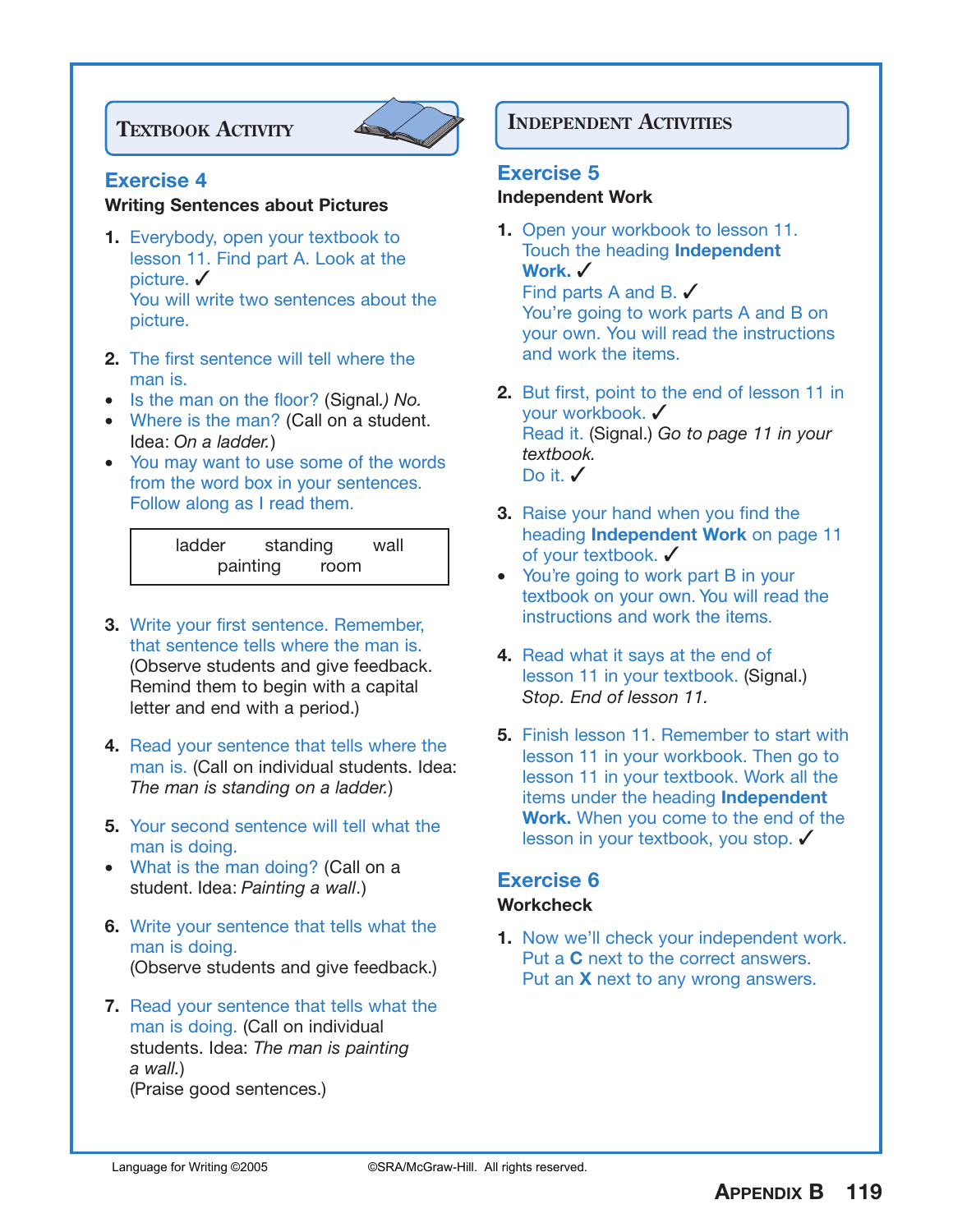*Note:* Accept all reasonable responses.

**2.** Open your workbook to lesson 11. Find part A. ✔

I'll read the items. You read your answers.

Key:

- 1. Something you can see through is made of . . . *glass.*
- 2. Something that grows in the ground is . . . *a plant.*
- 3. Something you wear is . . . *clothing.*
- 4. Something you can work with is . . . *a tool.*
- **3.** Now find part B. ✓
- Look at item 1. I'll read the words. You read the synonyms. Key: little *small*

big *large* shout *yell*

- Look at item 2. I'll read the words. You read the opposites. Key: whisper *shout* off *on* big *small*
- **4**. (Note the number of wrong answers. If several students made mistakes, repeat parts A and B with the entire group.)
- **5.** Write the number of mistakes at the top of your workbook page. ✔

**6.** (Draw this figure on the board:)



- Look at this figure. This figure has a circle, a rectangle and a triangle. Now look at your textbook paper. Does your figure look something like this figure? ✓
- Write **C** at the top of the paper if your figure has a circle, a rectangle and a triangle. Write **X** if it doesn't.
- **7.** If your figure doesn't look something like this, open your textbook and read the directions for part B. Then redraw your figure.  $\checkmark$

# **Exercise 7**

### **Scoring**

- **1.** (The students are to count the total number of mistakes they made in the workbook and the textbook exercises. They are to write the combined number at the top of the workbook page.)
- **2.** (Record each student's score.)
- **3.** (Have students correct mistakes in their workbooks and on their textbook papers, and have them show you their corrections.)